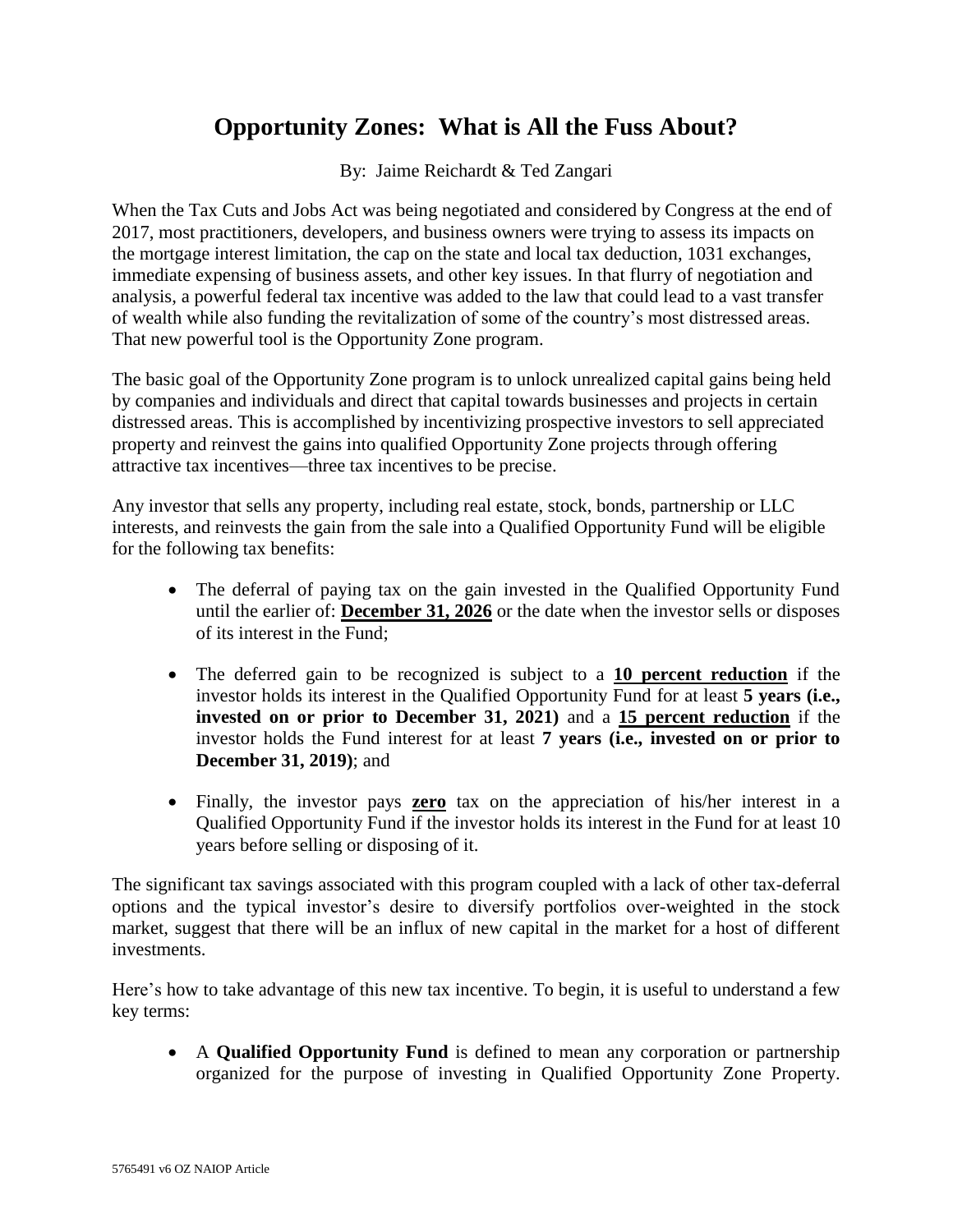Ninety percent of a Fund's assets must be invested in Qualified Opportunity Zone Property.

- **Qualified Opportunity Zone Property** is defined to include tangible property and buildings owned directly by a Fund and used in a trade or business of the Qualified Opportunity Fund provided that the property is acquired after December 31, 2017 and either: (1) the first use of the property is in the Opportunity Zone or (2) there must be a "substantial improvement" of the property. Qualified Opportunity Zone Property also includes stock or a partnership interest in a Qualified Opportunity Zone Business if the stock or partnership interest is acquired after December 31, 2017. A qualified business is a business entity based in an Opportunity Zone with "substantially all" of its tangible business property qualifying as eligible property using the same rules and limitations discussed above regarding a Fund's direct ownership of Opportunity Zone property.
- **Substantial improvement** is defined to mean enough capital improvements undertaken on the property over any 30-month period following acquisition that will result in an increase to the tax basis of the property equal to the adjusted basis of the property at the time of acquisition.

It should be noted that an eligible Opportunity Zone business cannot include a private or commercial golf course, country club, massage parlor, hot tub facility, suntan facility, racetrack or other facility used for gambling, or any store the principal business of which is the sale of alcoholic beverages for consumption off premises. Finally, although not specific in the statute, we expect the regulations to prohibit leasing qualified property to such "sin" businesses listed in the preceding sentence, similar to the rules associated with the New Market Tax Credit program.

Now that you understand the basics of the program, the next key step will be identifying Opportunity Zones. There are a host of mapping tools available online, including a very userfriendly mapping tool here:

[https://www.cims.cdfifund.gov/preparation/?config=config\\_nmtc.xml.](https://www.cims.cdfifund.gov/preparation/?config=config_nmtc.xml)

Each state's zones were selected by the state's respective governor and certified by Treasury. There are Opportunity Zones across all 50 states, Puerto Rico, the U.S. Virgin Islands, and Guam. Zone designations remain in place for 10 years unless Congress renews them.

Who can take advantage of this program? The answer is almost any person or business with appreciated assets can participate as an investor. Accordingly, fund managers will now have a new tax-efficient vehicle in their arsenal for raising capital and selecting targeted real estate, business and infrastructure assets for investment. In addition, almost any business or project located in an Opportunity Zone may tap into this new source of equity investment. That includes developers seeking bridge financing to get to the point of receiving construction financing; the only caveat is that the financing would come in the form of an equity investment in the project by a Qualified Opportunity Fund.

Importantly, investors need not invest in a third-party fund to realize the tax benefits associated with the program if they have identified an attractive new investment. An investor with his or her own capital gain could organize and fund its own Qualified Opportunity Fund to realize the tax